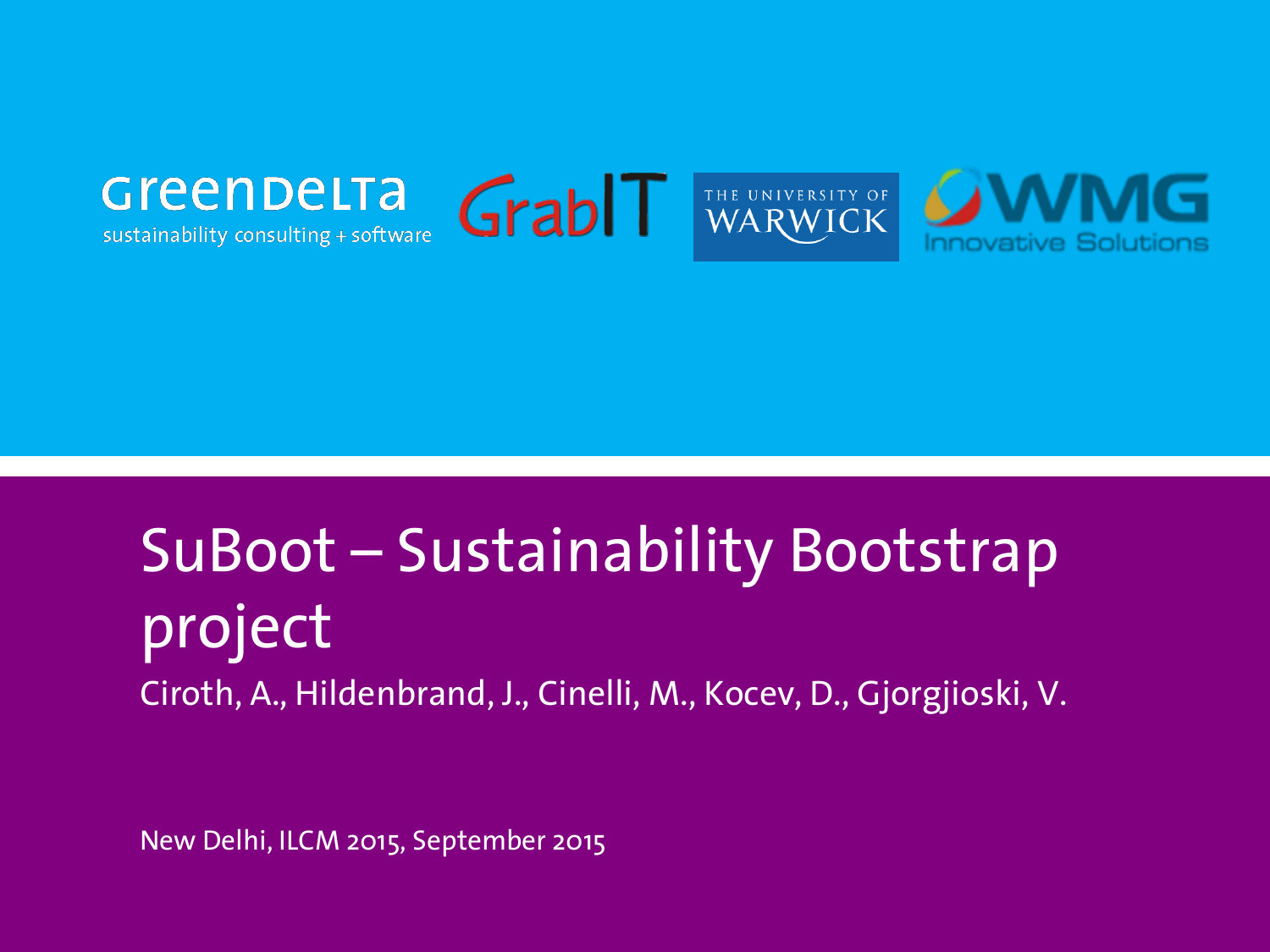#### **SuBoot– Agenda**

- 1. Ideas behind SuBoot: Bootstrapping et al.
- 2. Solutions SuBoot offers
- 3. Current Status

**THE UNIVERSITY OF** 

GreenDeLTa GrabIT

4. Conclusion & discussion



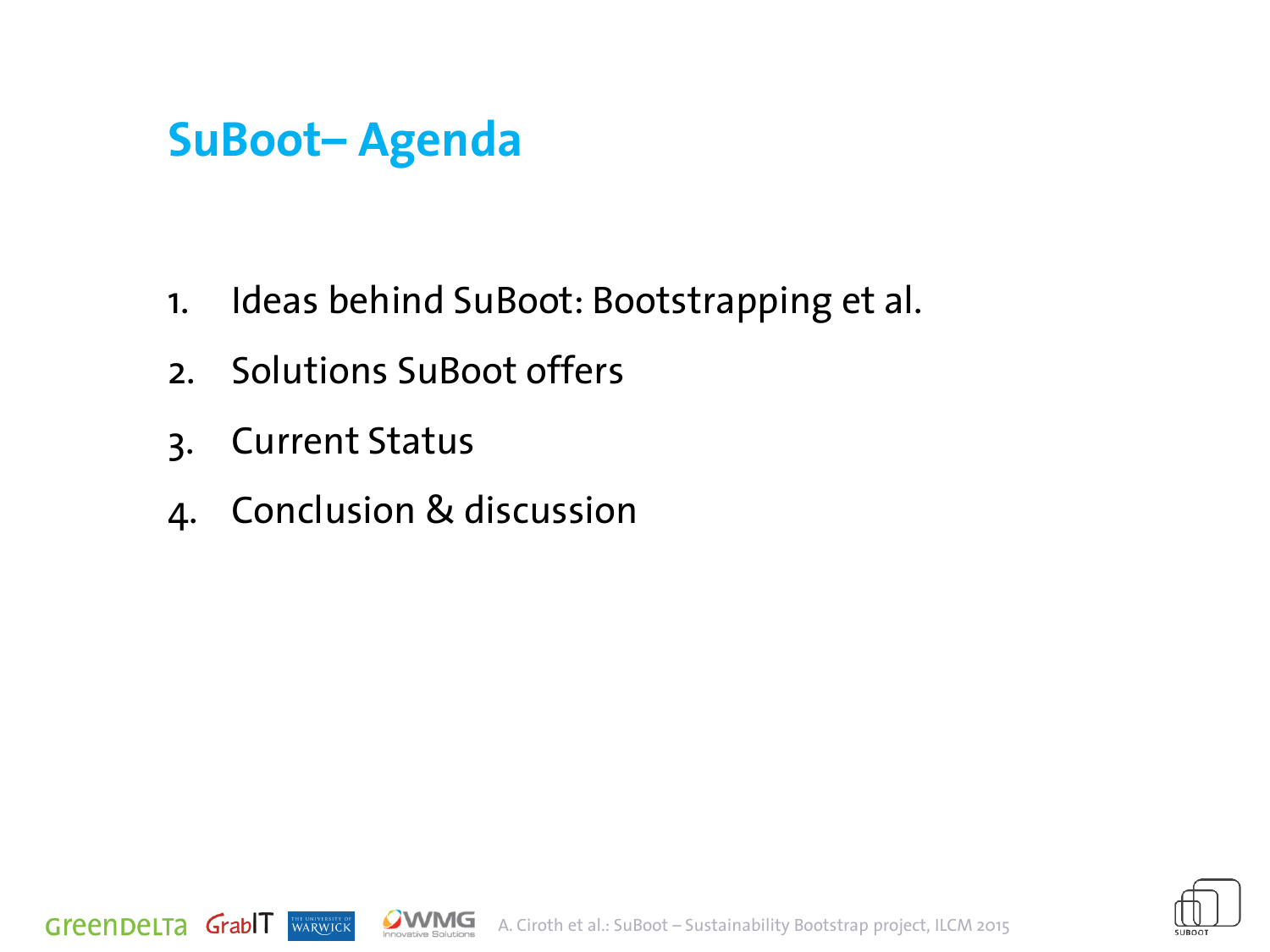# 1 Ideas behind SuBoot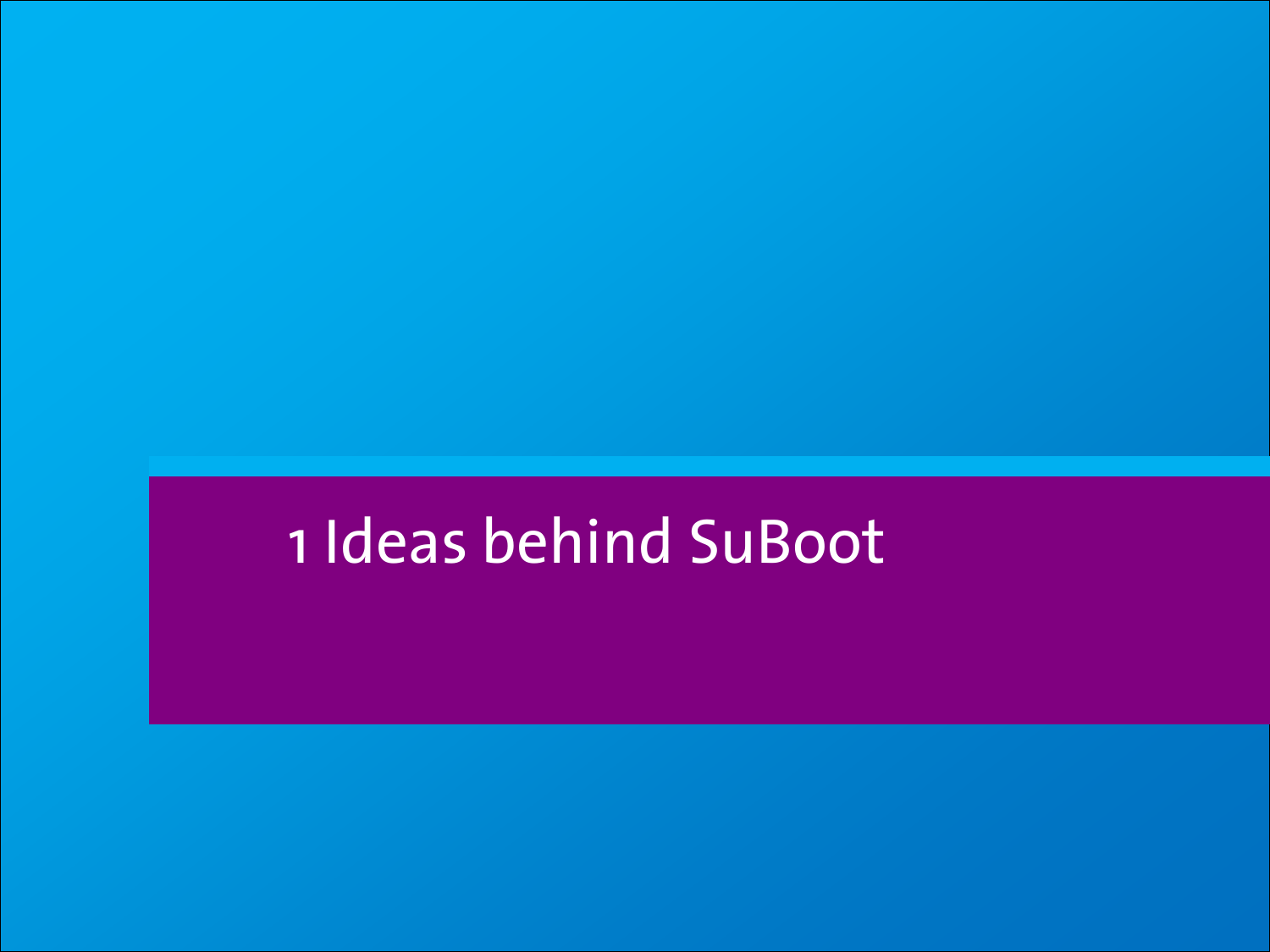#### **a) Sustainability data are scarce**

Case-specific data are needed; data taken from generic databases do often not fully fit for a specific case





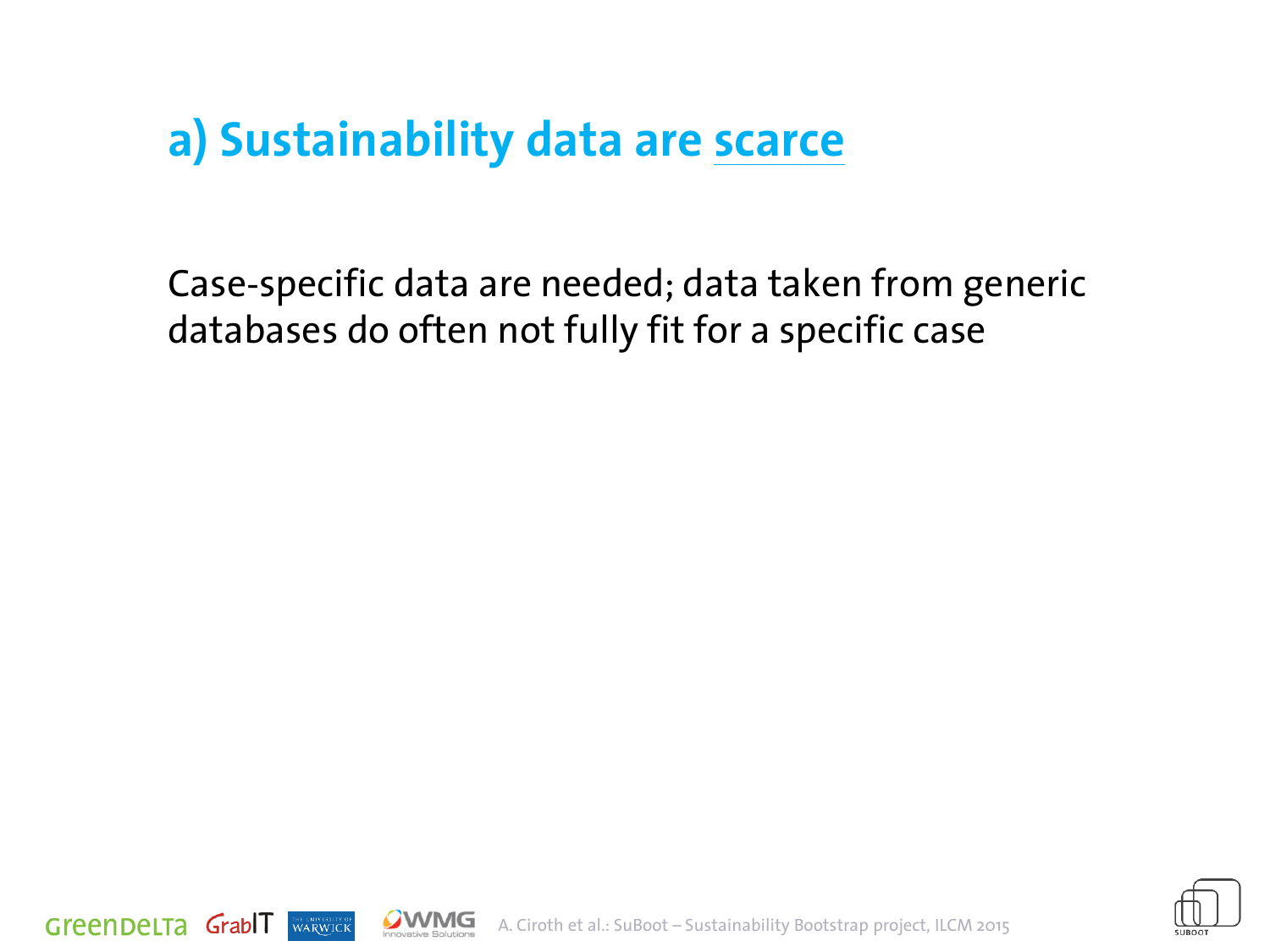### **b) Businesses can take action, and benefit from it**

GreenDeLTa GrabLT

WARWICK

Businesses can increase their revenues and market shares if they focus on green and ethically produced goods (several examples are available, mostly demand from Europe / USA?).



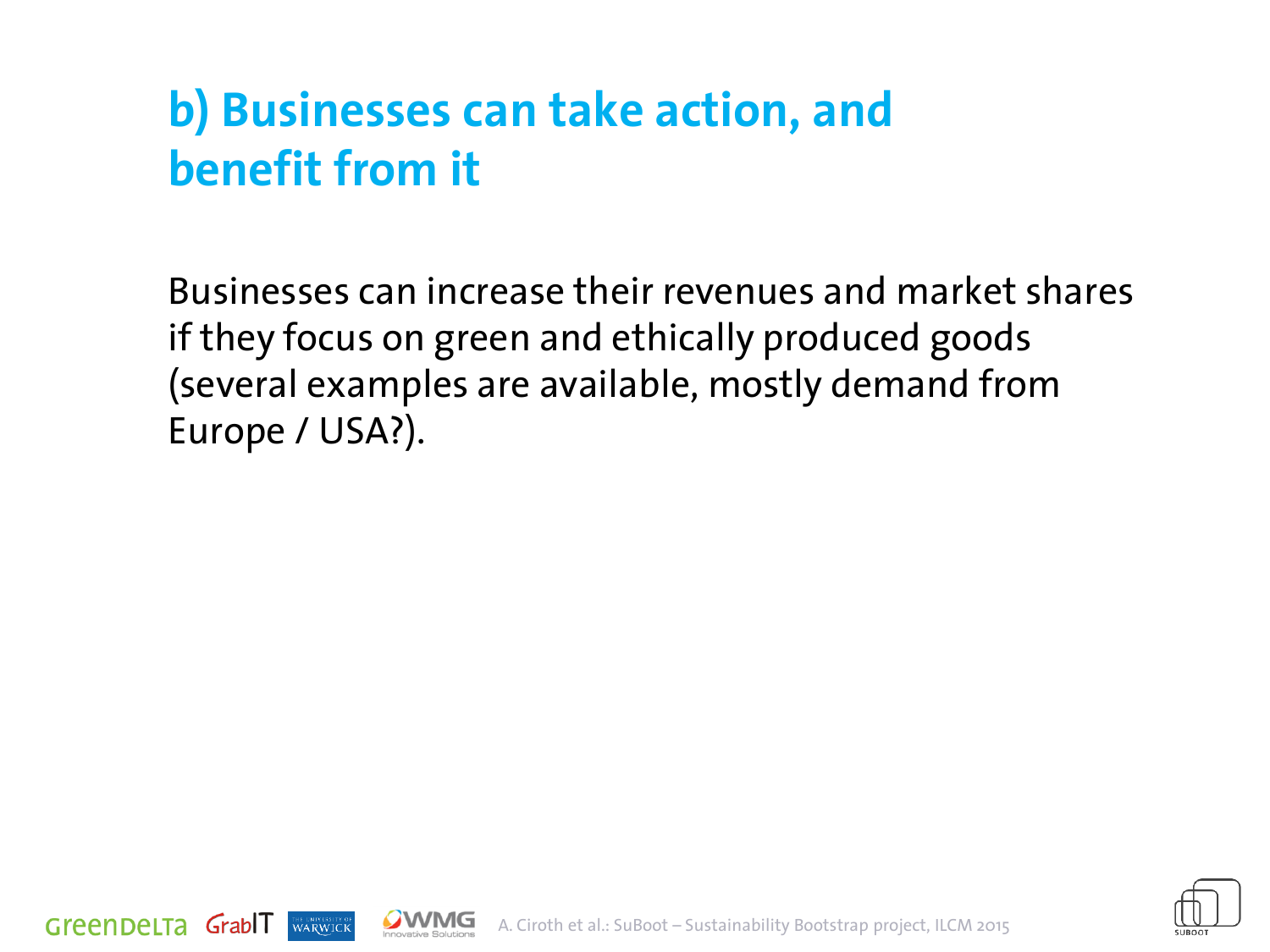Businesses can increase their revenues and market shares if they focus on green and ethically produced goods (several examples are available, mostly demand from Europe / USA?).

E.g., biofood, Germany:

WARWICK

© Statistica 2015

GreenDeLTa GrabIT







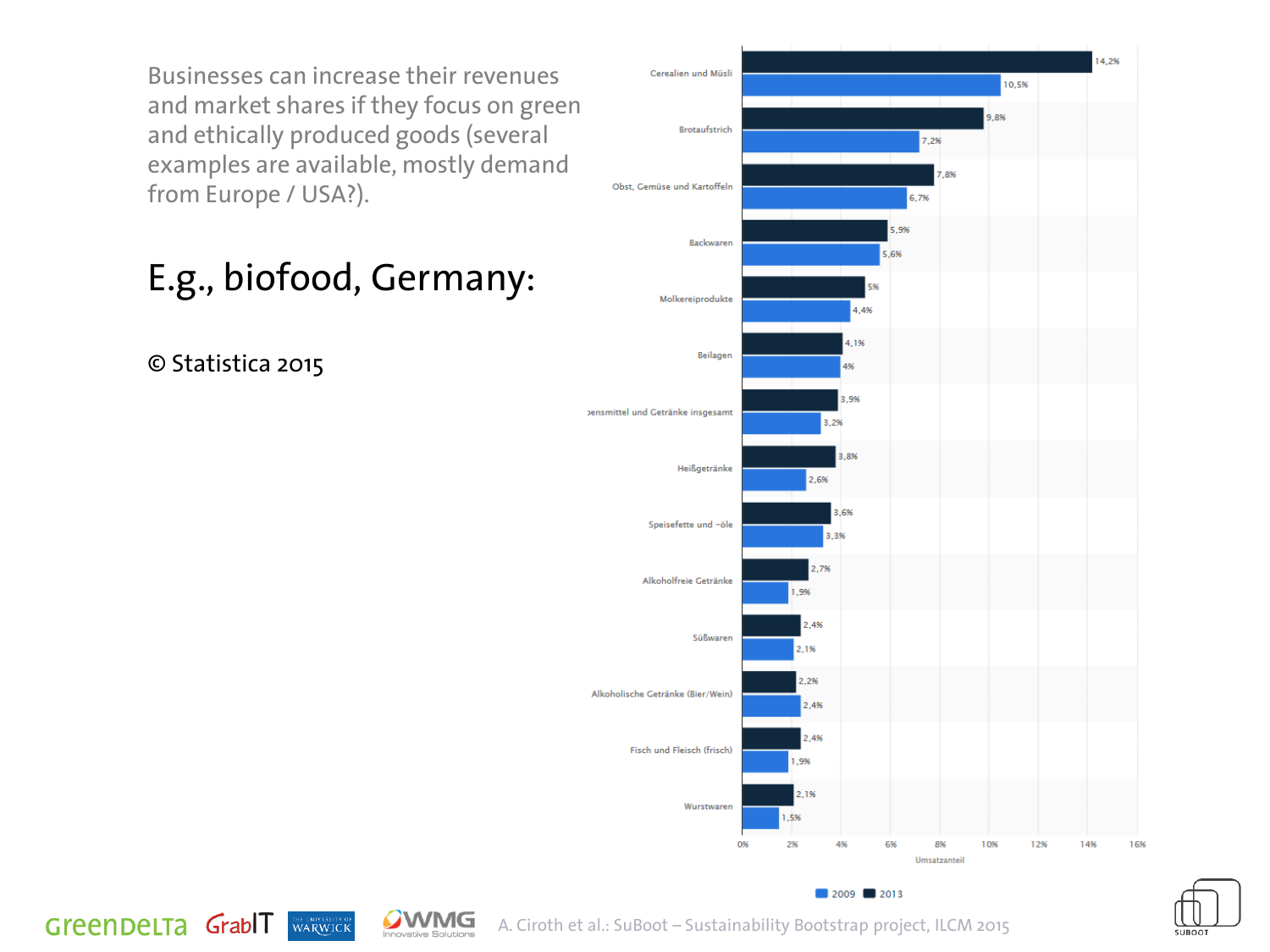### **c) Clients are willing to react and to honour**

Consumers and business clients are willing to consider sound, reasonable information about the sustainability of products, provided at point of sale..



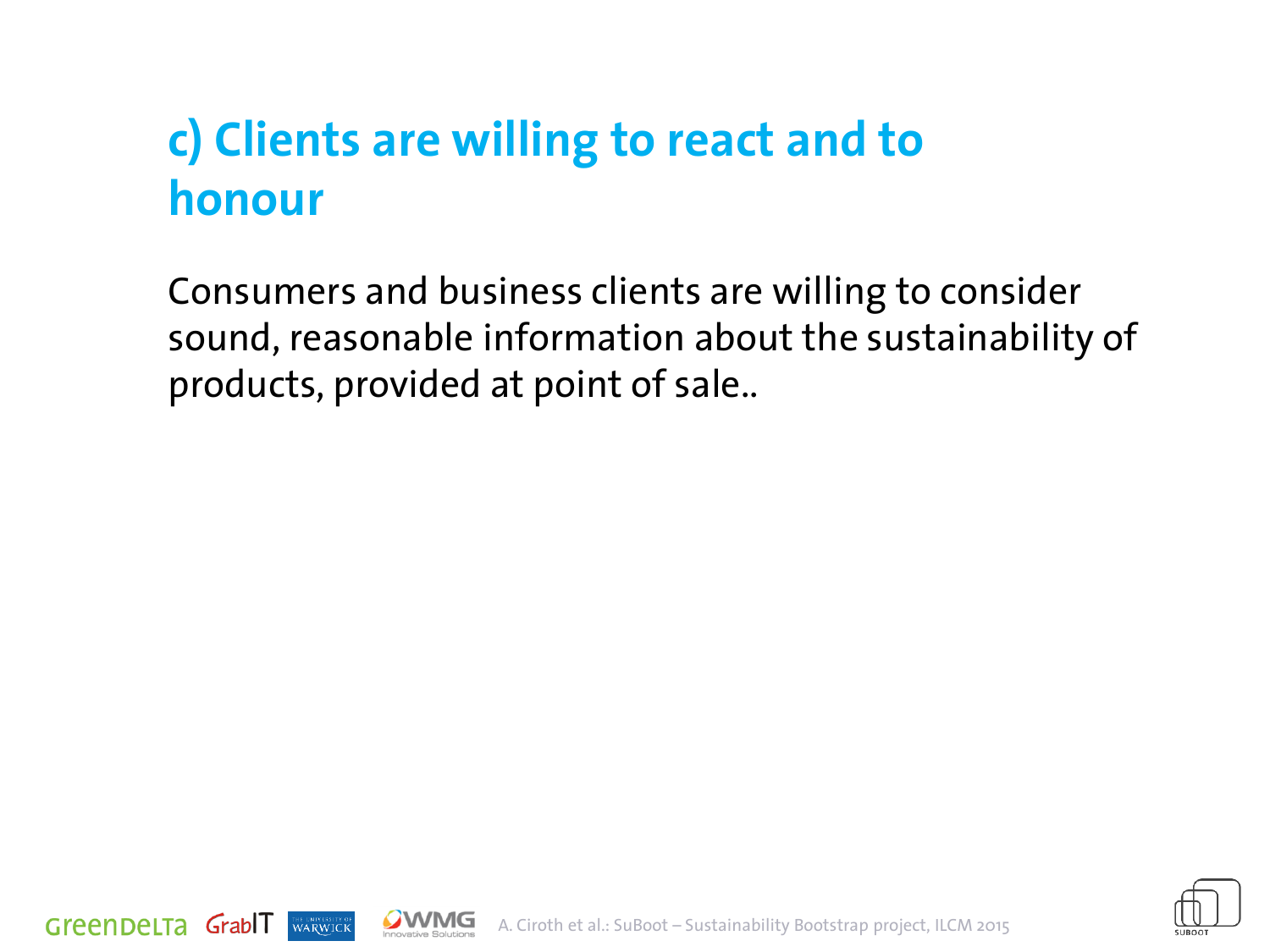#### **c) Clients are willing to react and to honor**

Consumers and business clients are willing to consider sound, reasonable information about the sustainability of products, provided at point of sale..

…but this information needs to be easy to understand, easy to obtain, and reliable. This information is currently not available for main products.

Greenpelta Grable



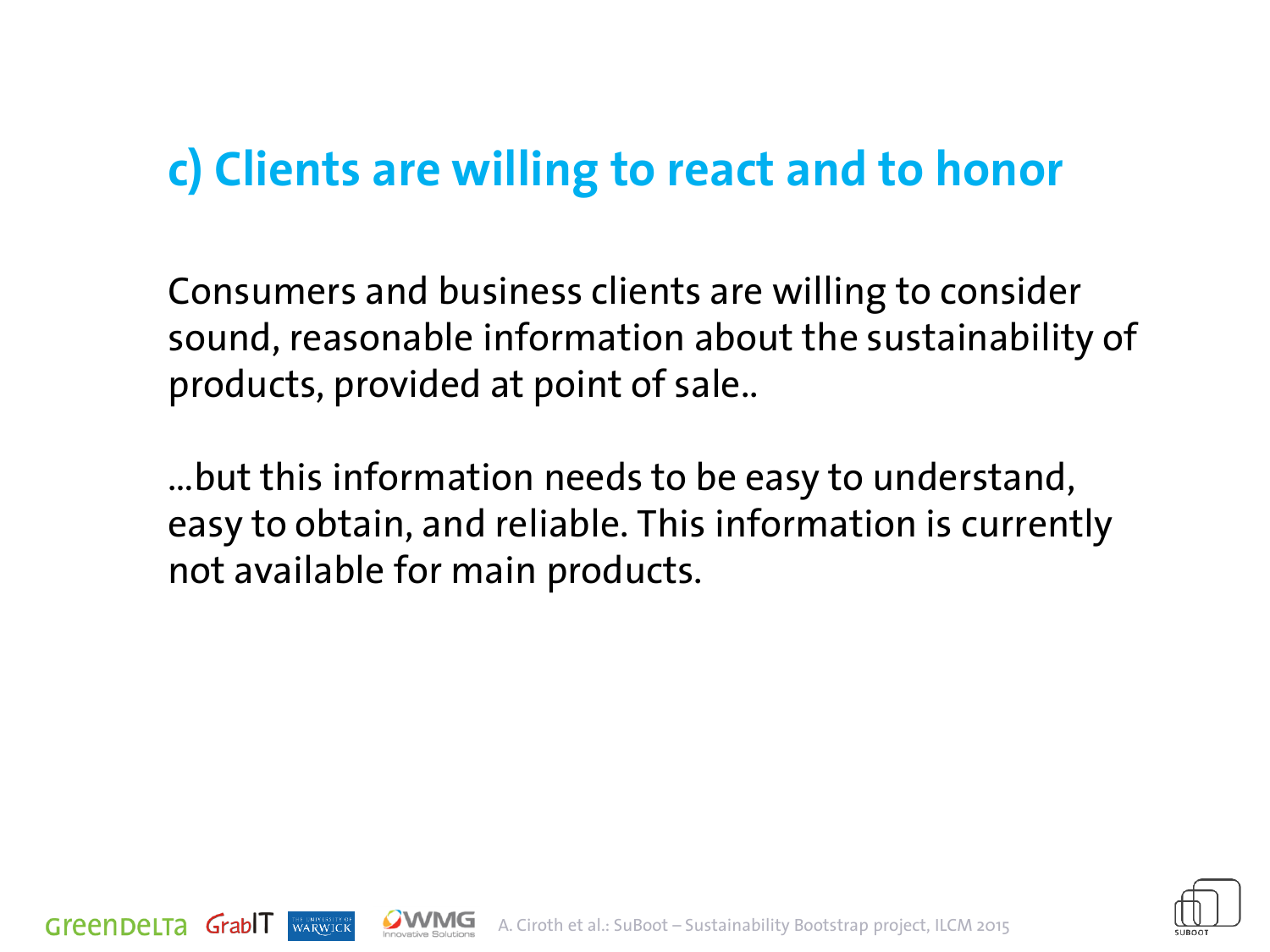#### **Labels for packed coffee, Hemköp market Stigbergstorget, Göteborg in Sweden, April 2015**





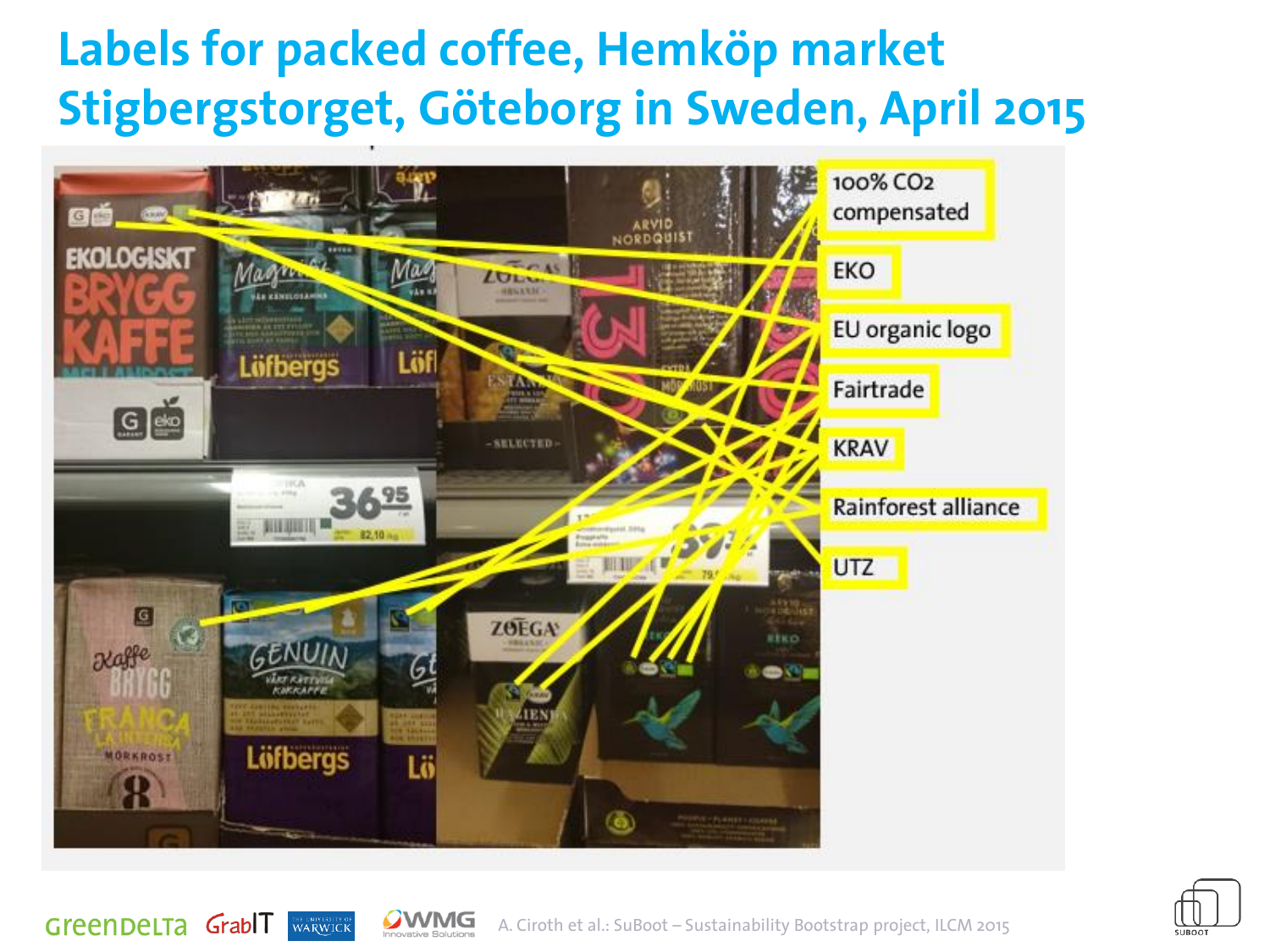### **d) Bootstrapping**

"to pull oneself up by one's (own) bootstraps"

Originally: Baron von Münchhausen, Germany, tales, 18th century: claimed to have lifted himself (and his horse) up from the swamp by pulling on his own hair.

WARWICK

GreenDeLTa GrabIT





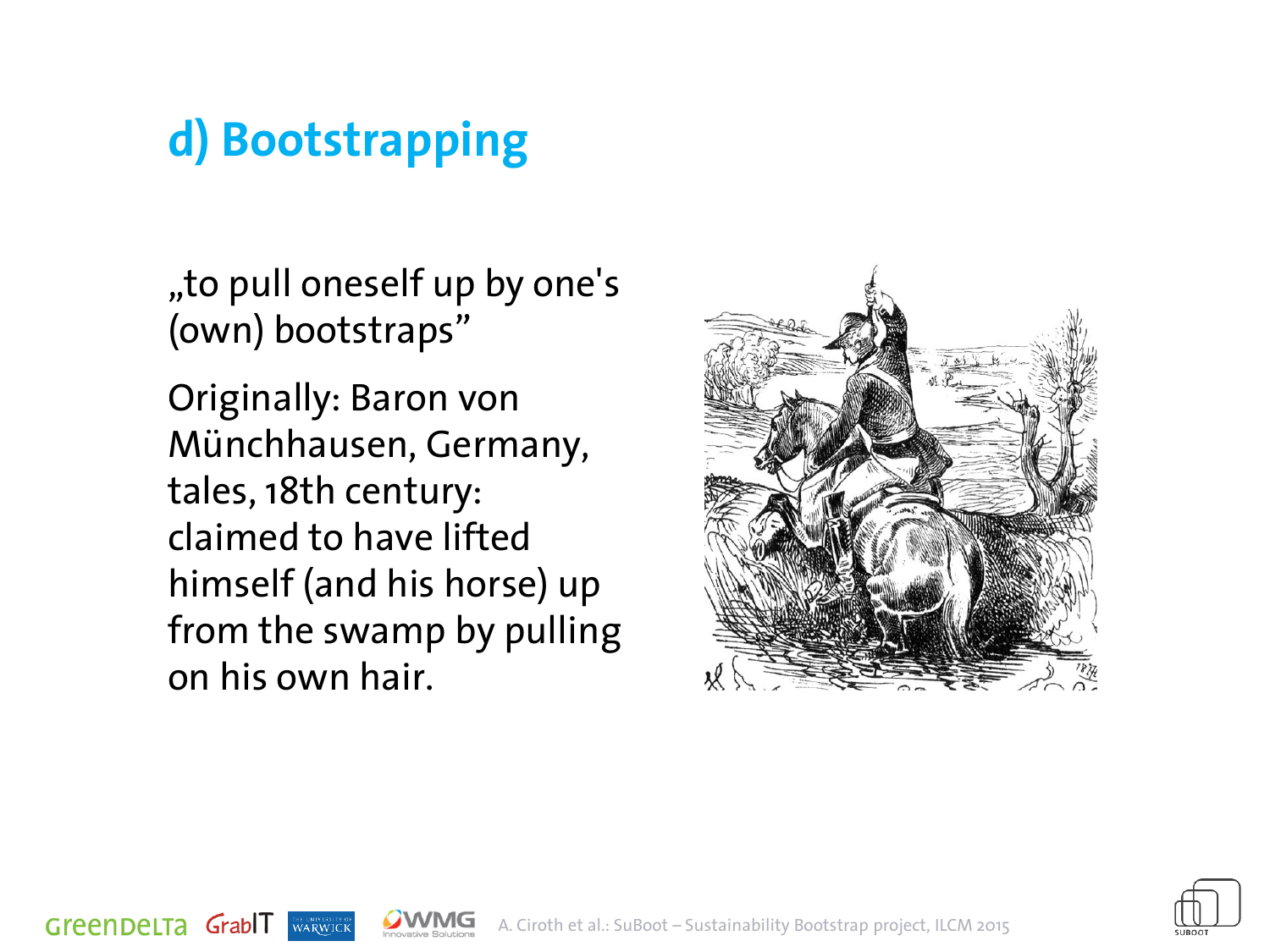### **d) Bootstrapping**

"to pull oneself up by one's (own) bootstraps"

#### **A self-sustaining process that proceeds without external help**

```
(common in: 
- finance / start ups; 
IT (computer booting)
…)
```
WARWICK

Green DeLTa Grabll

#### **SuBoot = Sustainability Bootstrapping.**



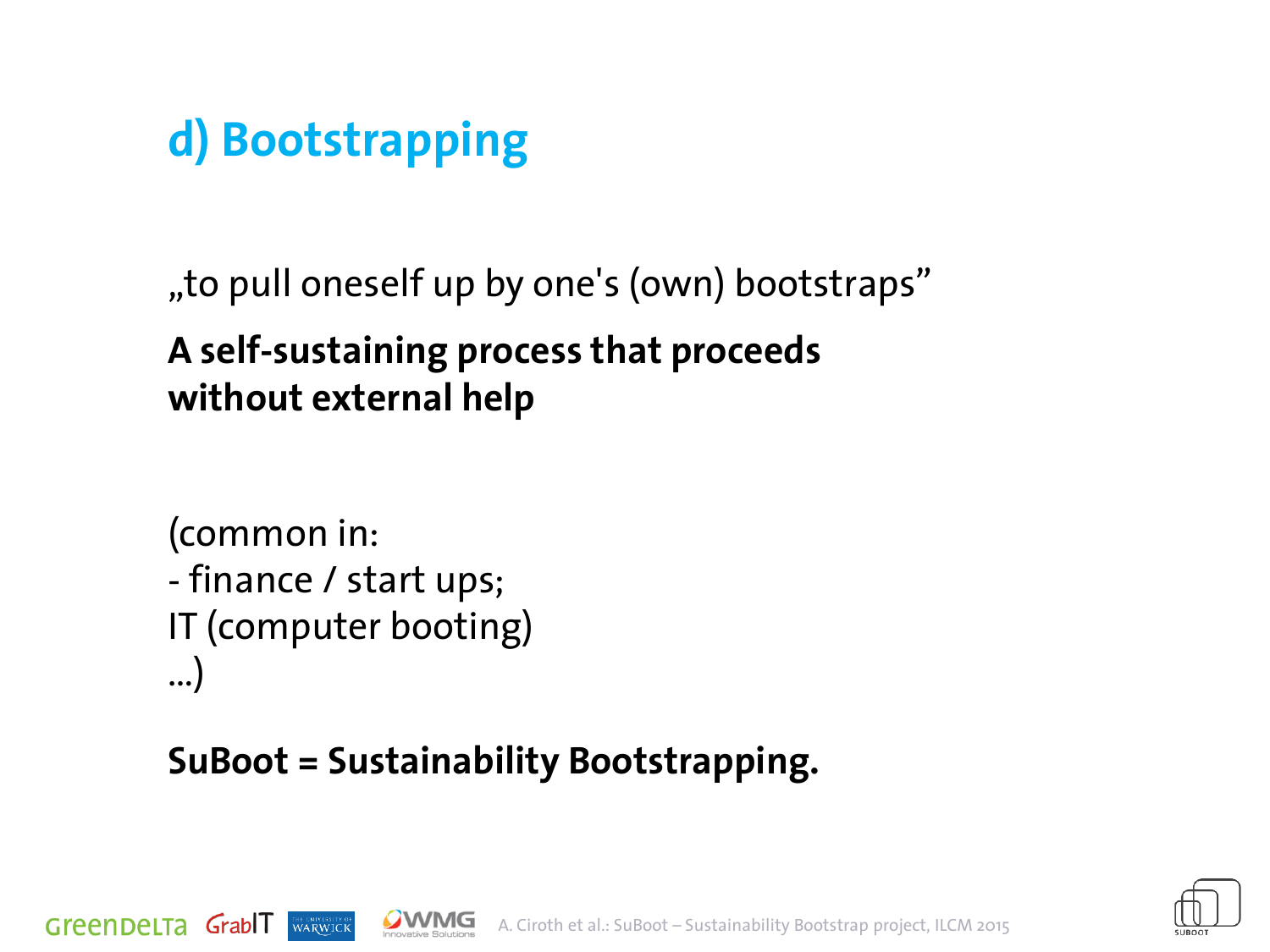# 2 SuBoot solutions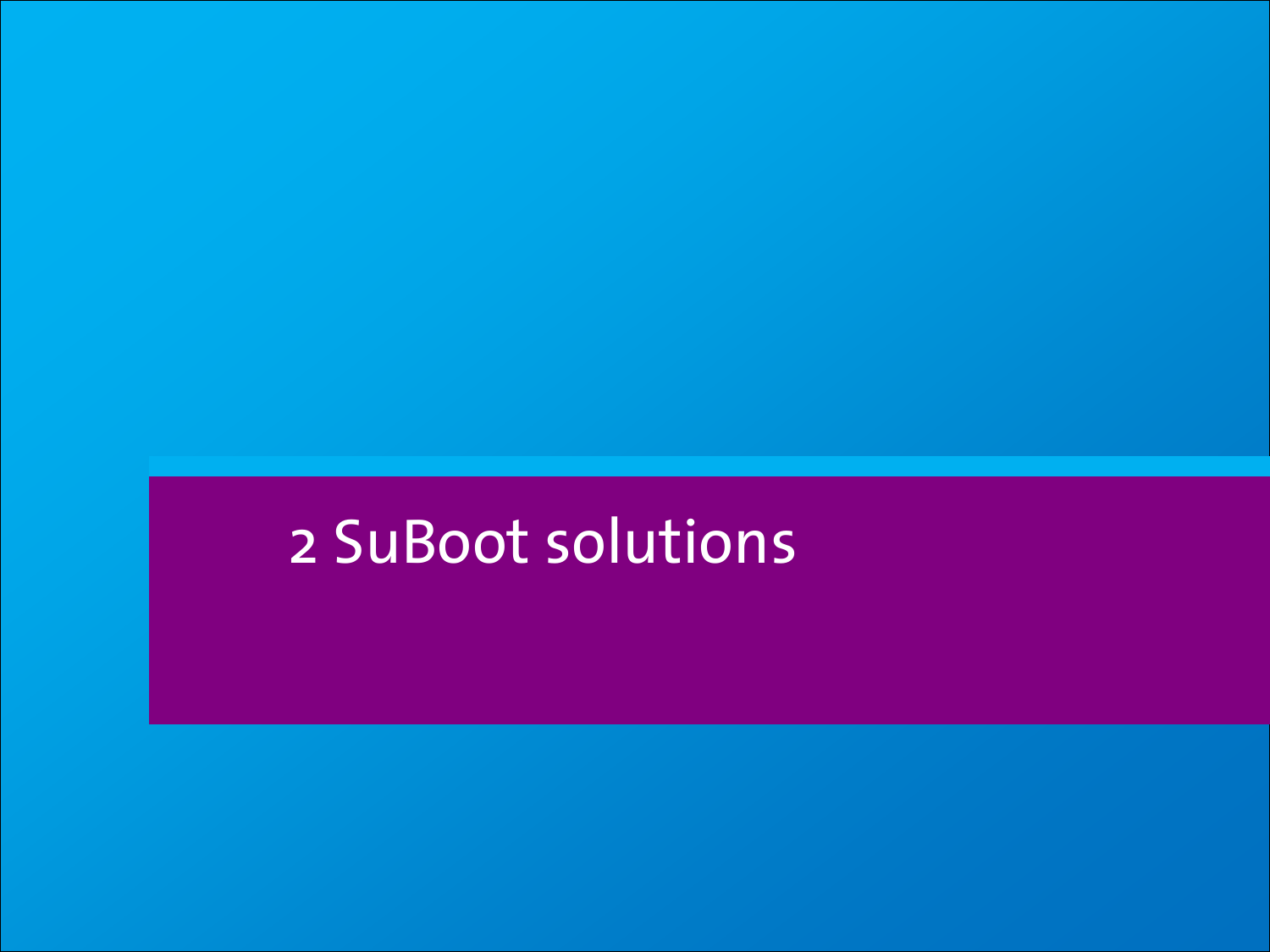#### **To address these needs, SuBoot offers the following solutions:**

- **Peer-to-peer bootstrapping module**: collecting relevant sustainability and specific information along the supply chain, by suppliers
- A comprehensive **"flexible response" sustainability label**, including information about social impacts, over the entire life cycle
- **Bottom up user feedback**

WARWICK

Green DeLTa GrabIT

- Products at point of sale are identified by their **barcodes**
- **A data module** is established to collect data from external, non-life cycle sources

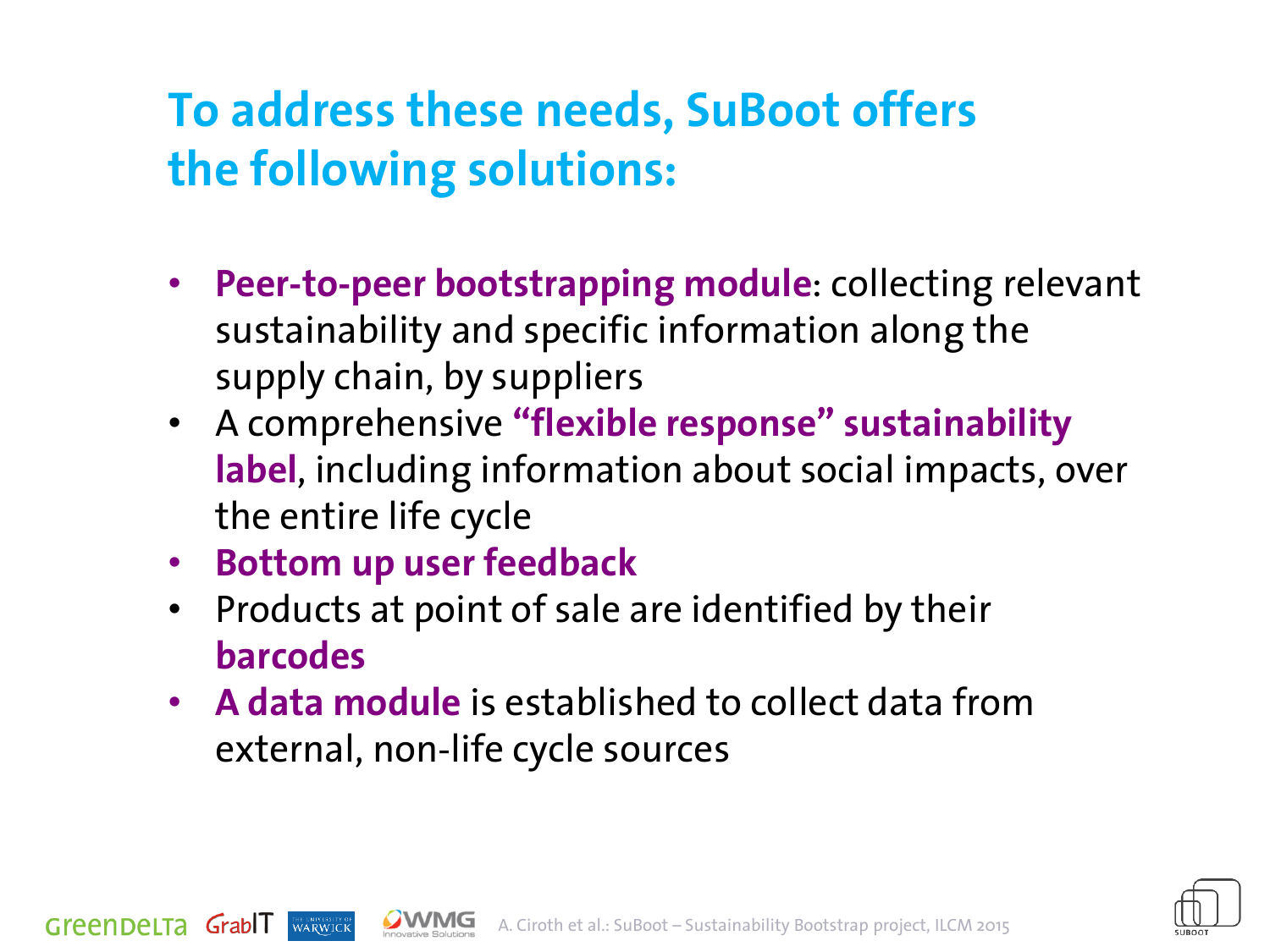

the impact of each product a producer offers on the market will be the sum of the producer's own contributions plus the contribution from previous producers, along the supply chain

Green DeLTa GrabIT



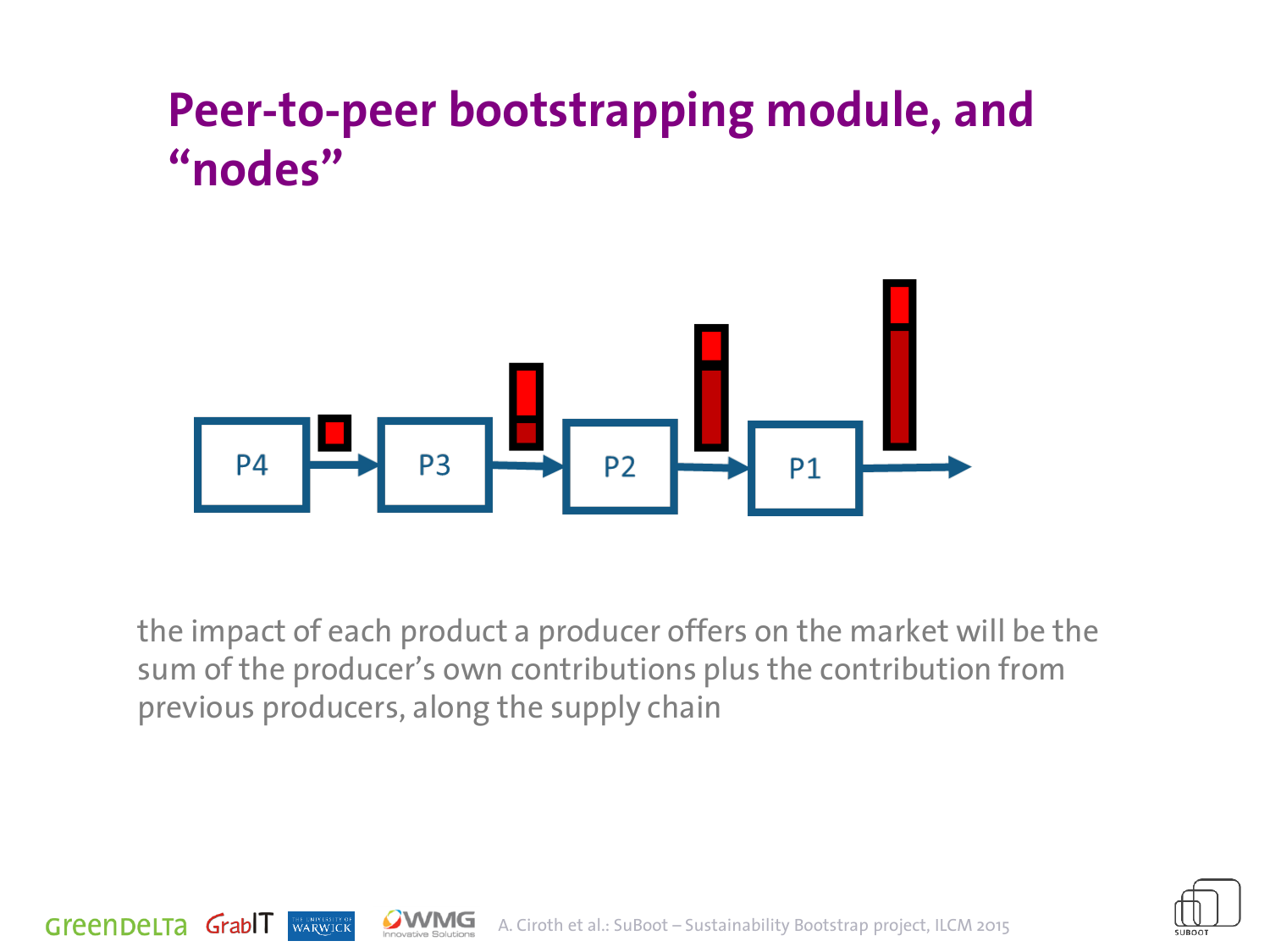- Companies along the supply chain can submit information about environmental and social indicator results for products they produce and / or distribute.
- The indicator results will typically aggregate, meaning that the impact of each product a producer offers on the market will be the sum of the producer's own contributions plus the contribution from previous producers, along the supply chain

GreenDeLTa GrabLL



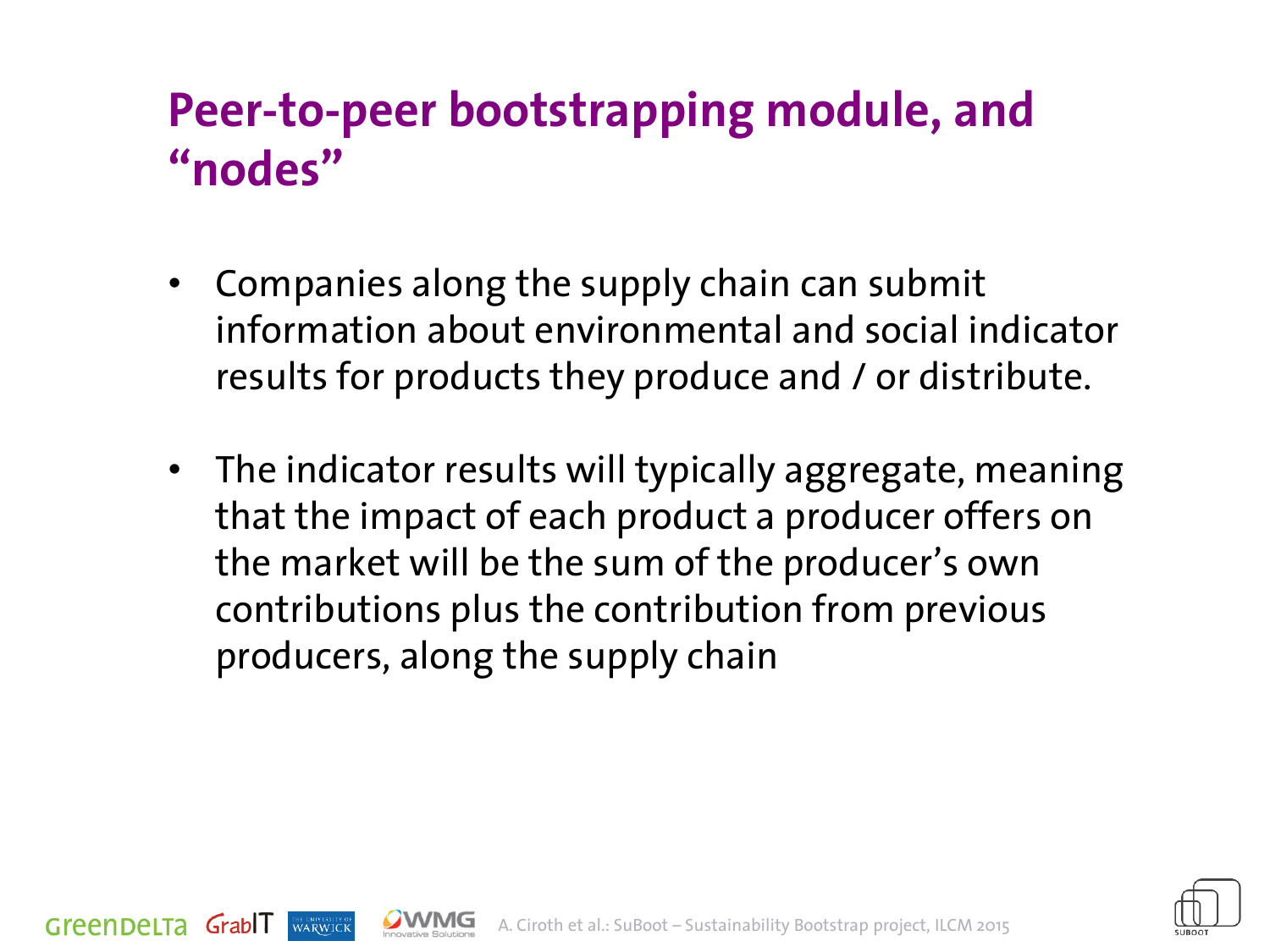





GreenDeLTa GrablT

THE UNIVERSITY OF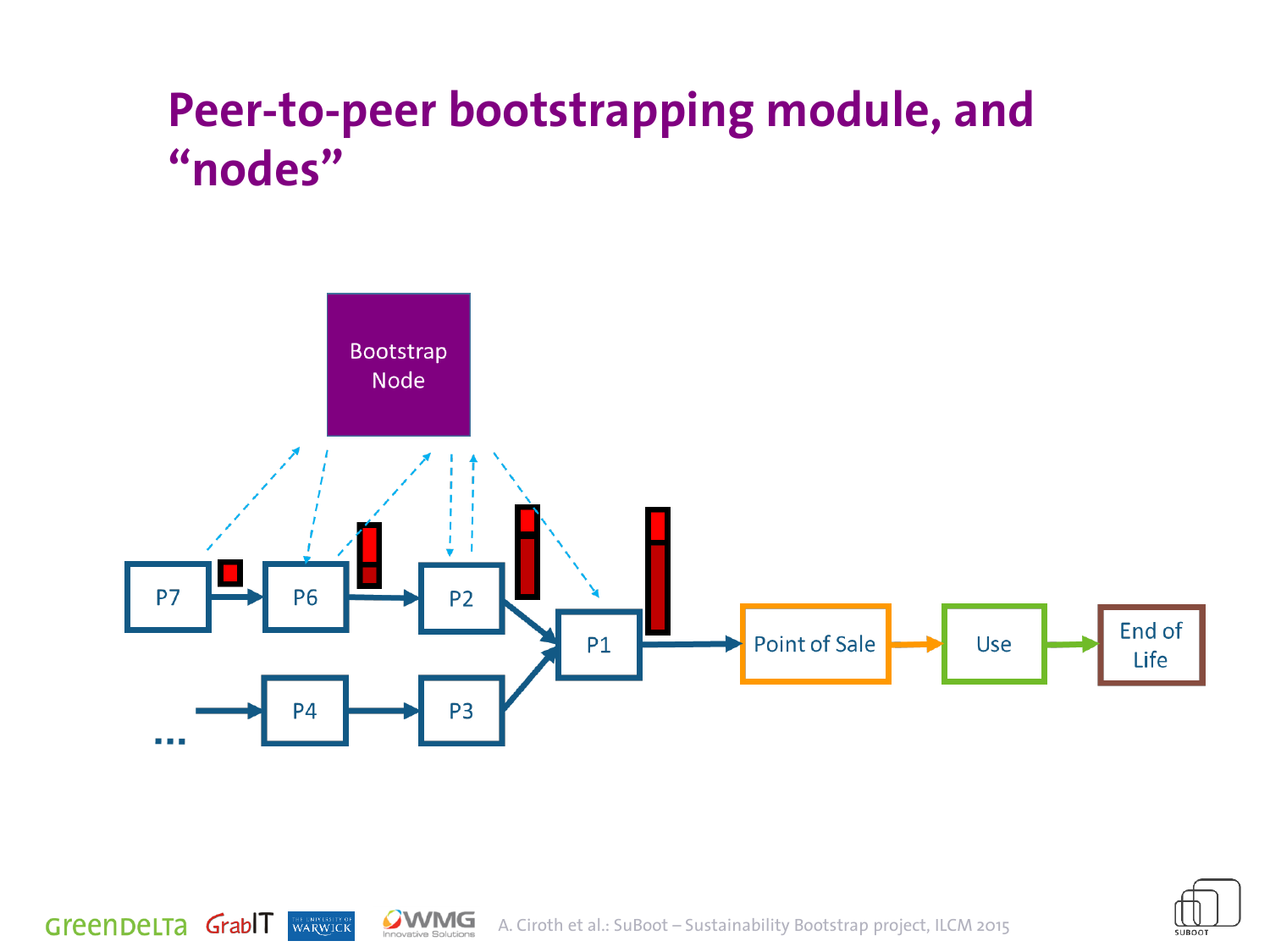- Data hubs, or nodes, will take and store data from various sources relevant for Sustainability Assessment, and distribute this information to other nodes and users who are in need of life cycle related sustainability data.
- Especially, users and companies registered in a node can upload their own, self-created data sets, and find those of other users who have published data. They can also operate own nodes

GreenDeLTa GrabLL



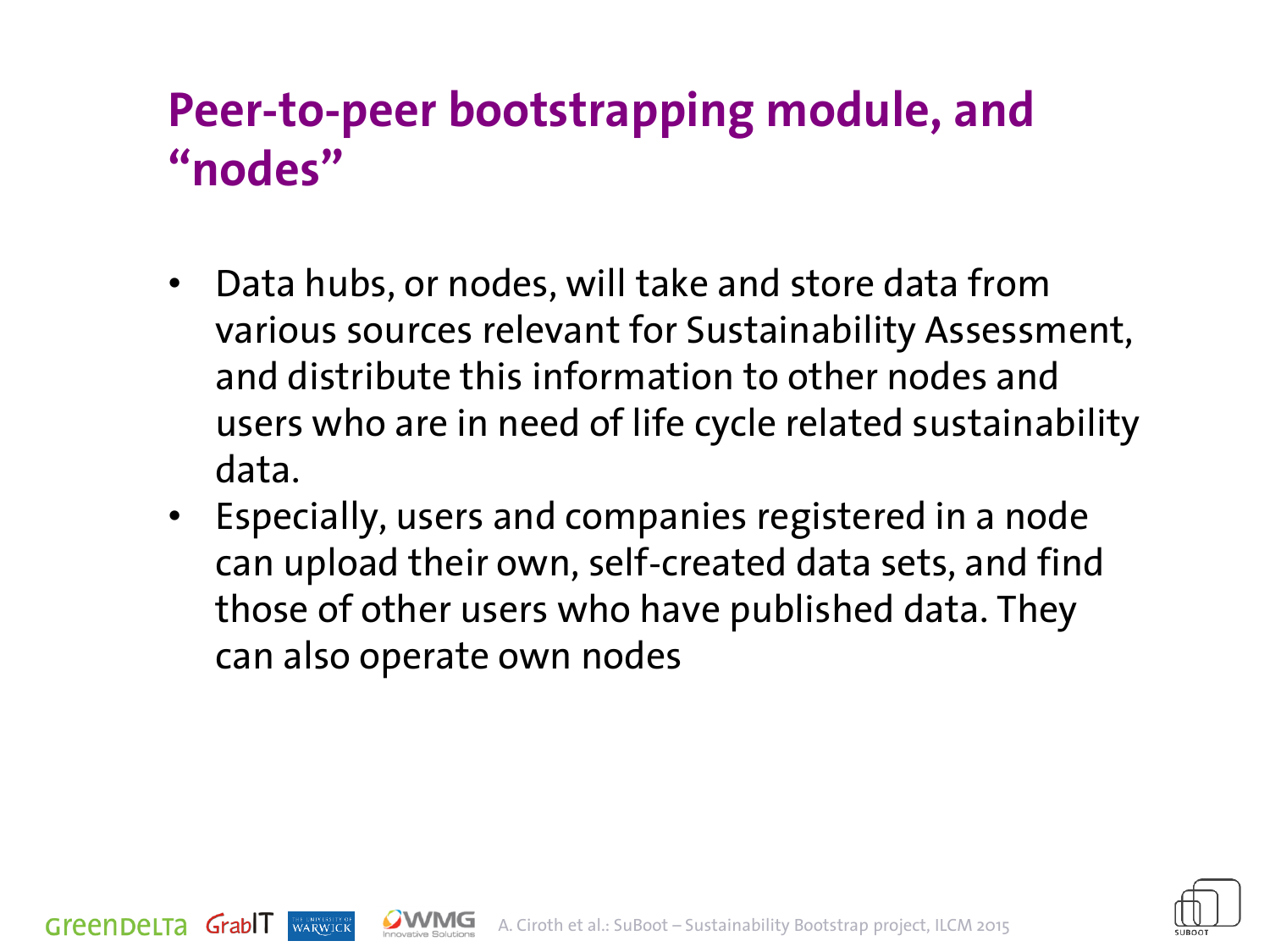#### **One bootstrap node in detail**

GreenDeLTa GrabIT





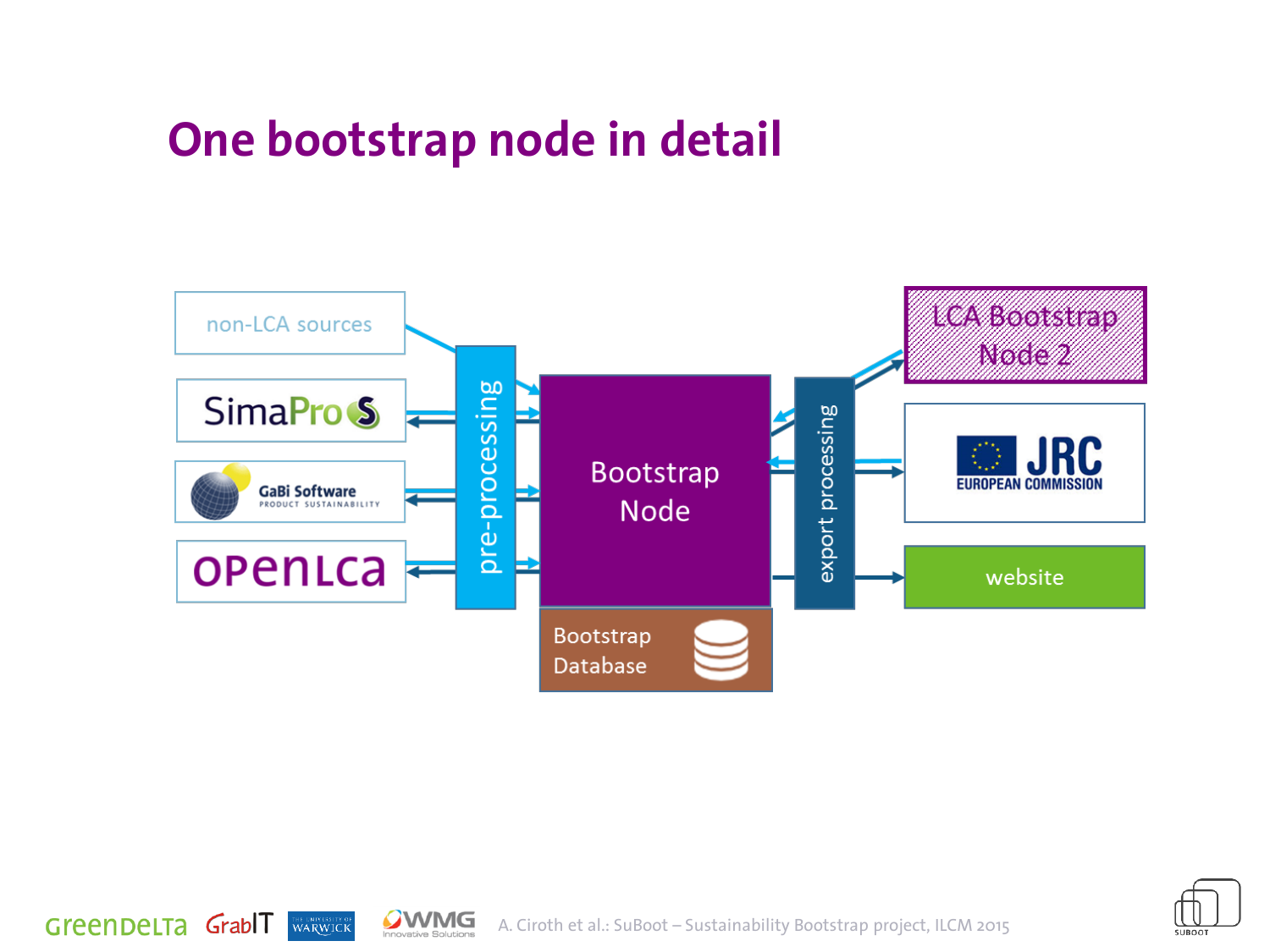### **"flexible response" sustainability label**



An index hierarchy, from dimensions to indicators to an aggregated index, initially from Lazarsfeld

Green DeLTa GrabIT



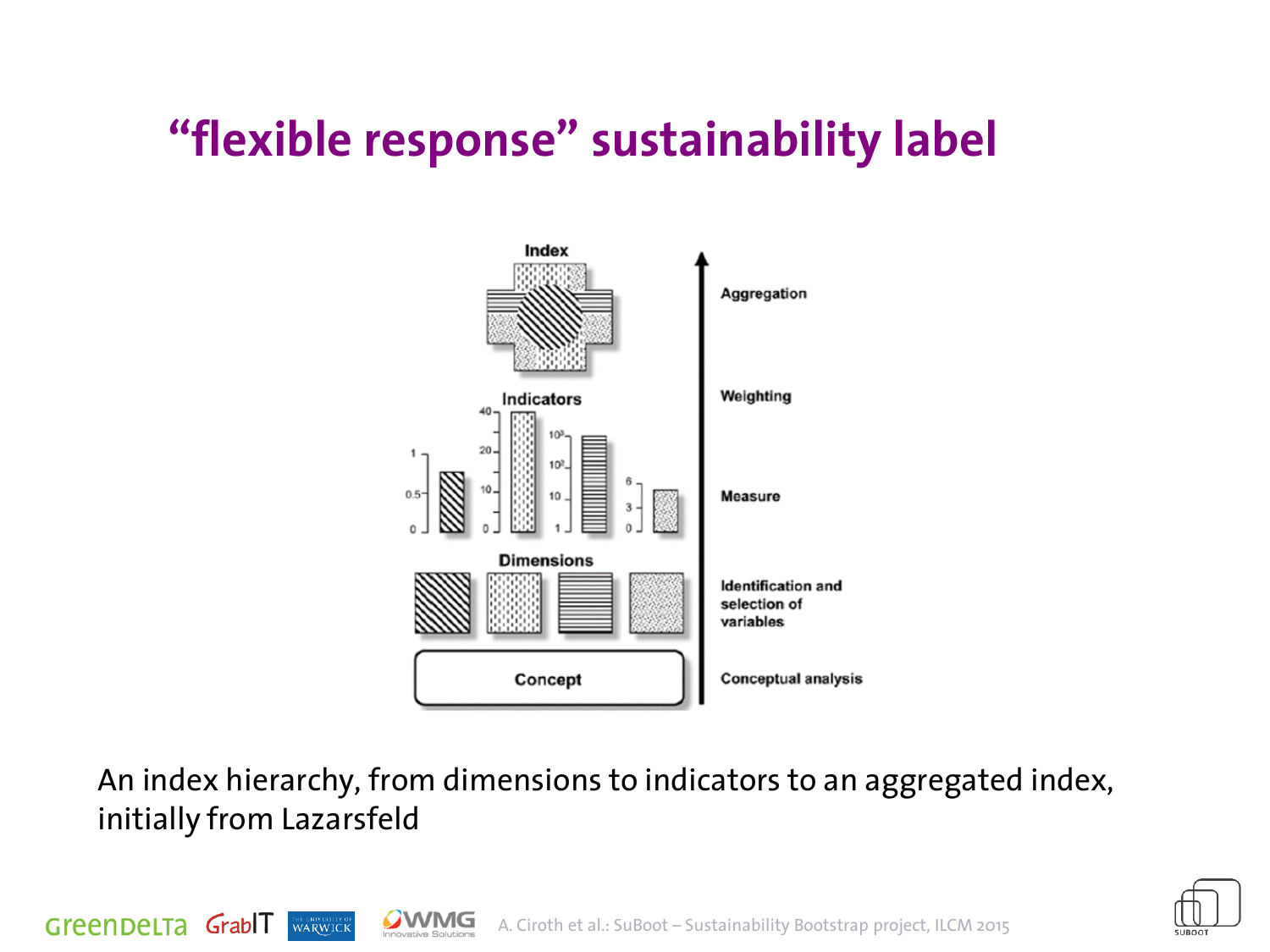### **Bottom up user feedback, and user integration**



- Users can define their own sets of preferences and can find a product that ticks as many boxes as possible on their sustainability requirements list.
- Purchasing decisions and Suboot queries provide new insights into what consumers are interested in

GreenDeLTa GrabIT

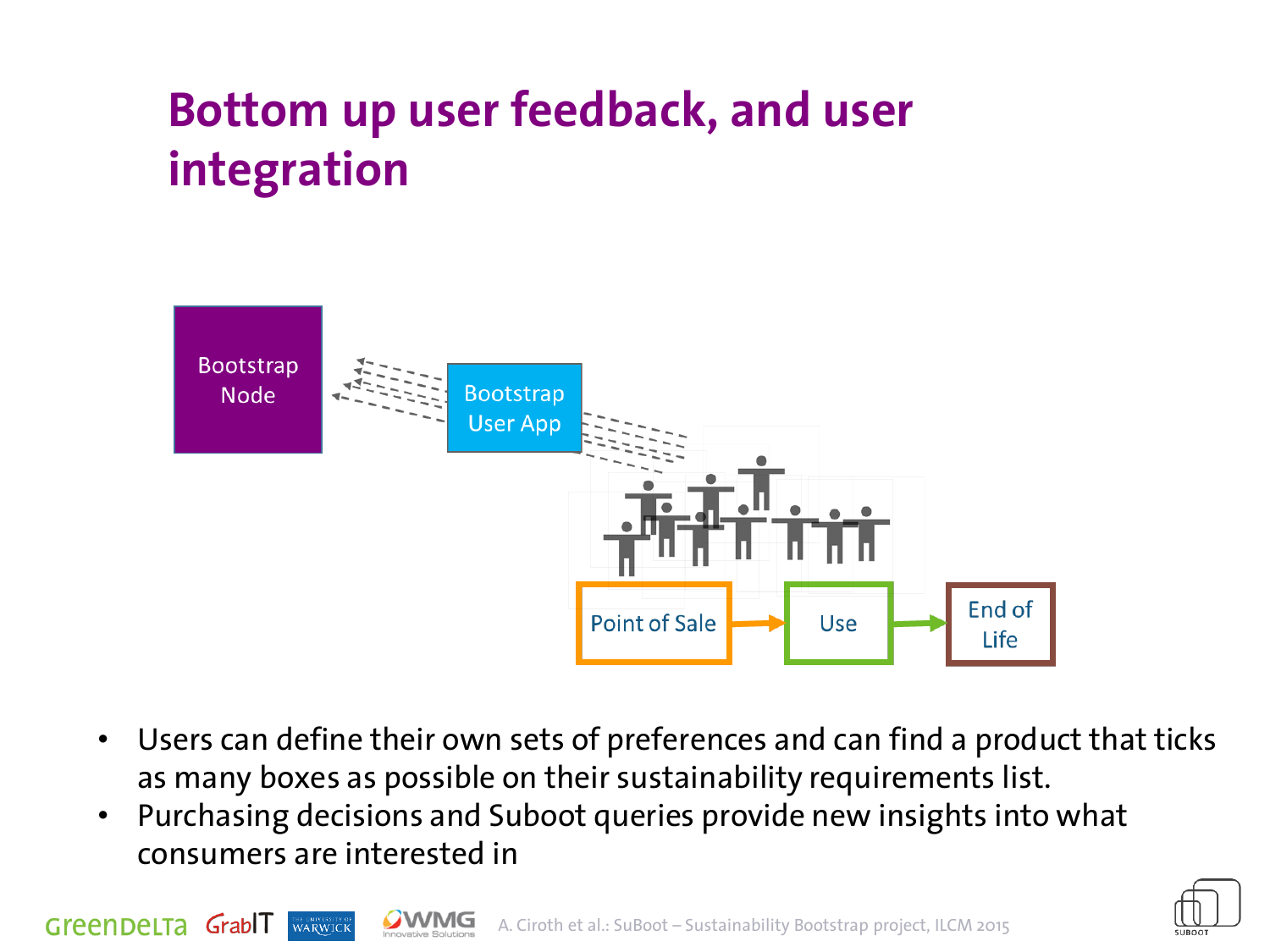### **Products at point of sale are identified by their barcodes**



Green DeLTa GrabIT

- Suboot tracks product life cycles which are potentially global, via barcodes (UPC-A Barcodes) which are directly available at the point of sale, and thus can also be "collected" in a bottom up approach.
- This barcode is used to identify the products over their life cycle, together with their producers, and are used to identify components of products, in assembly and disassembly steps.

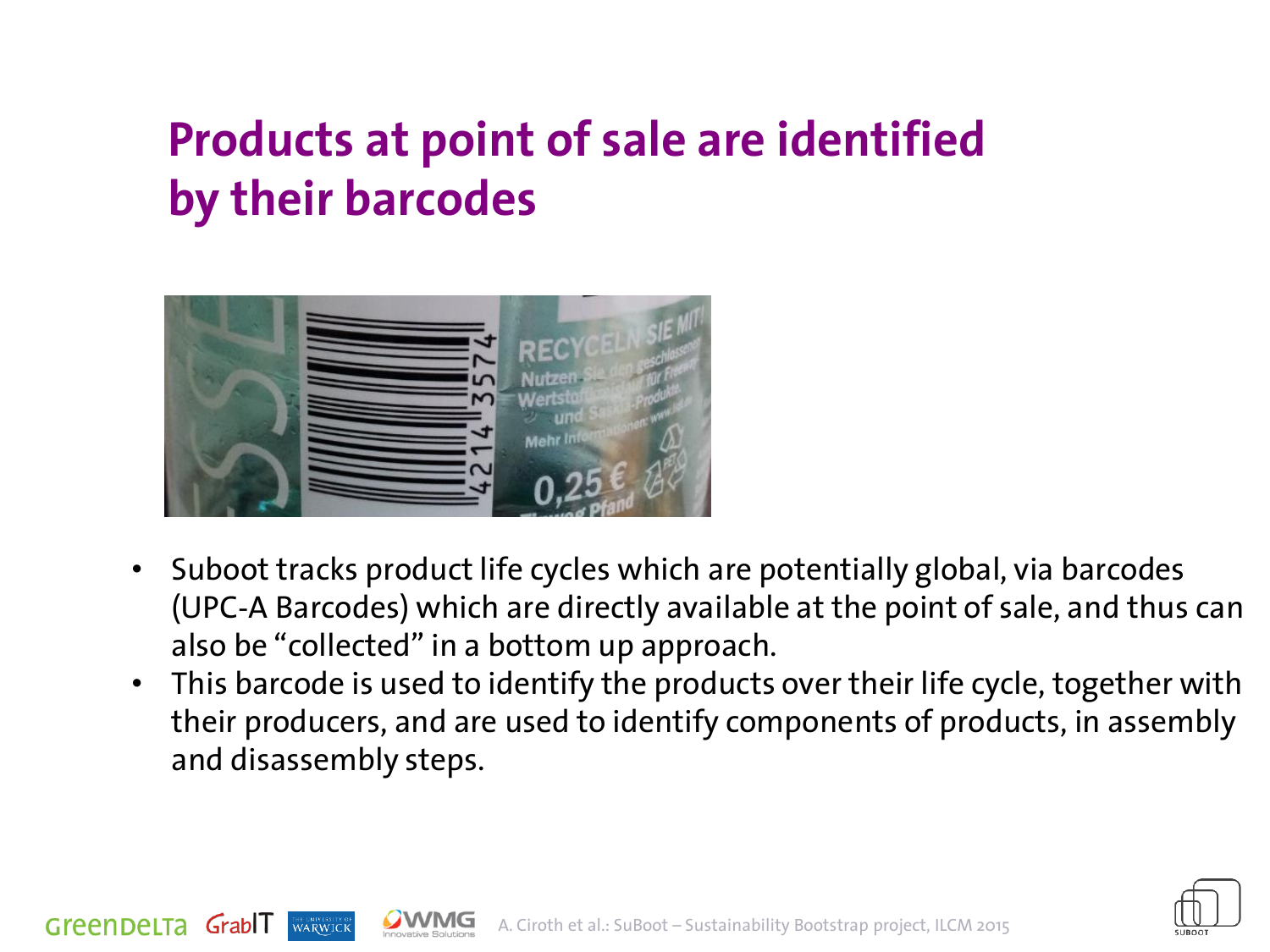### **A data module is used to create and refine data from non-LCA sources**

• A data module will add data sets from other sources, starting from energy / electricity and transport data sets. Data from various public sources will be used and adapted to meet the requirements of Suboot.



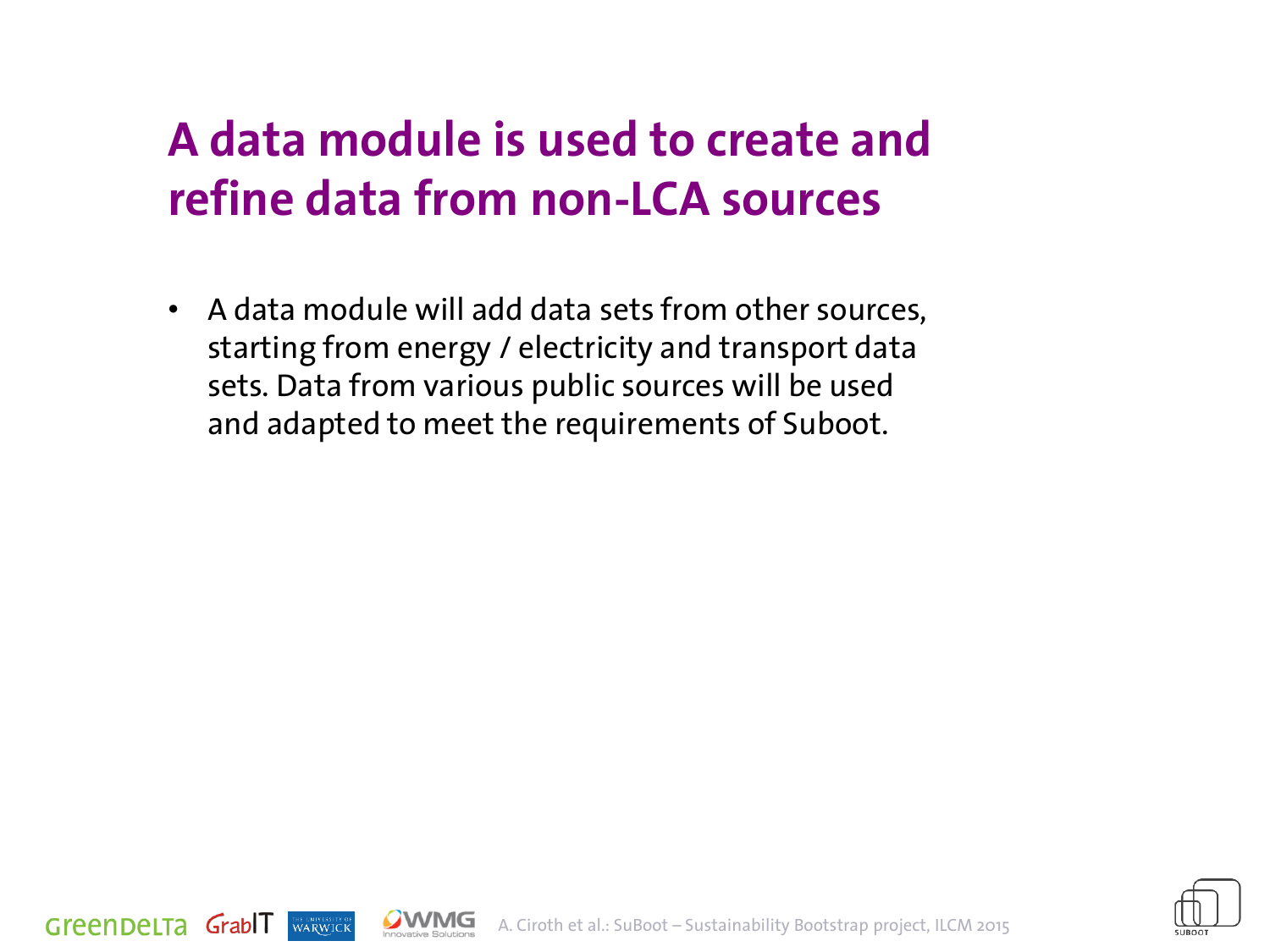# 3 Current Status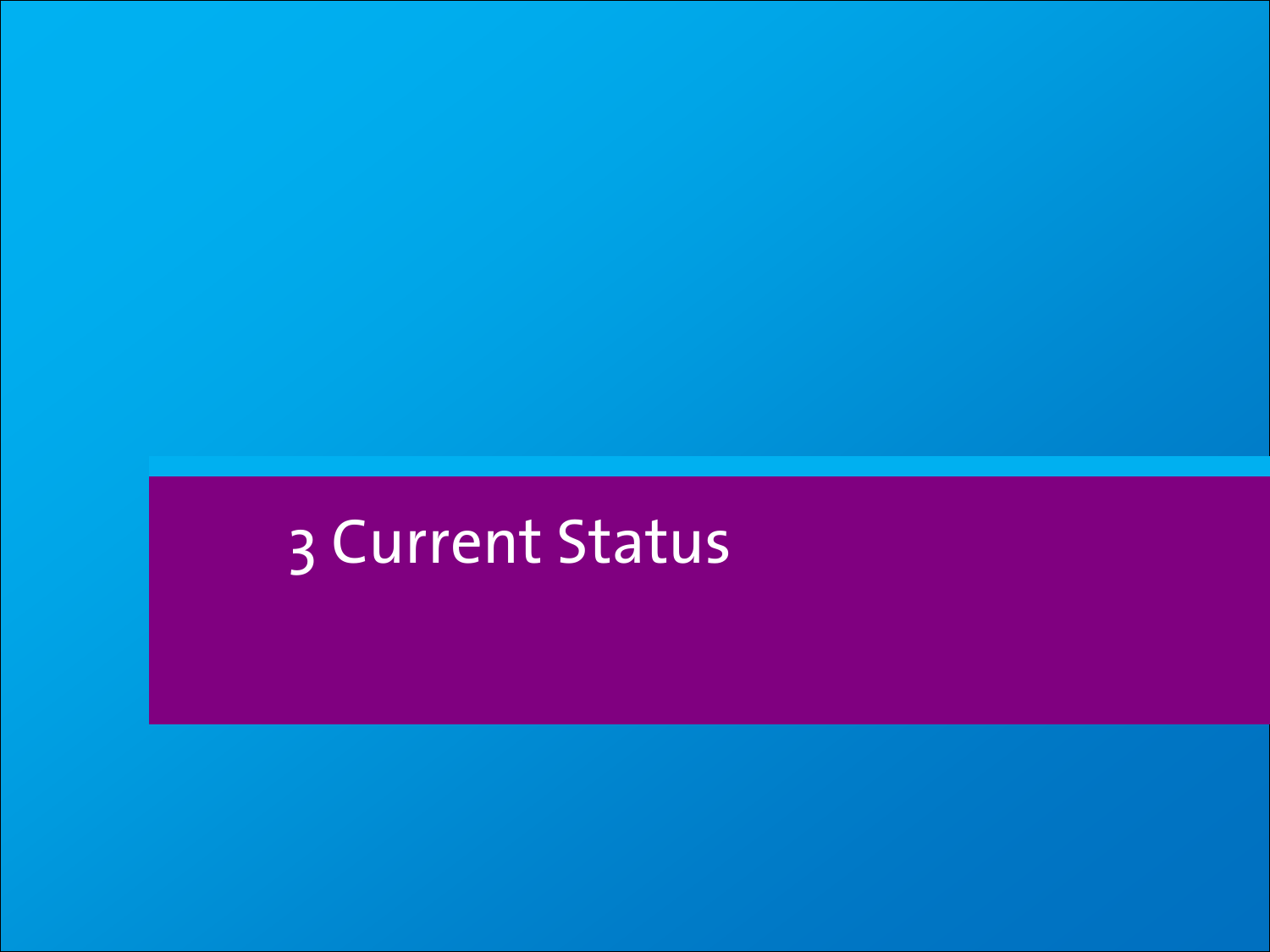#### **Current Status of SuBoot**

Technical project consortium established:

- GreenDelta: Sustainability data, life cycle calculation, data management, life cycle methods
- GrabIT: Data curation, big data analyses
- Warwick university: MCDA (multi-criteria decisions)

#### Advisory Board first members established (e.g., JRC)

#### 1st Companies to join (food supply chain Italy; retail Italy; retail BeNeLux)

#### Pilot to be implemented start autumn 2015

GreenDeLTa GrabIT



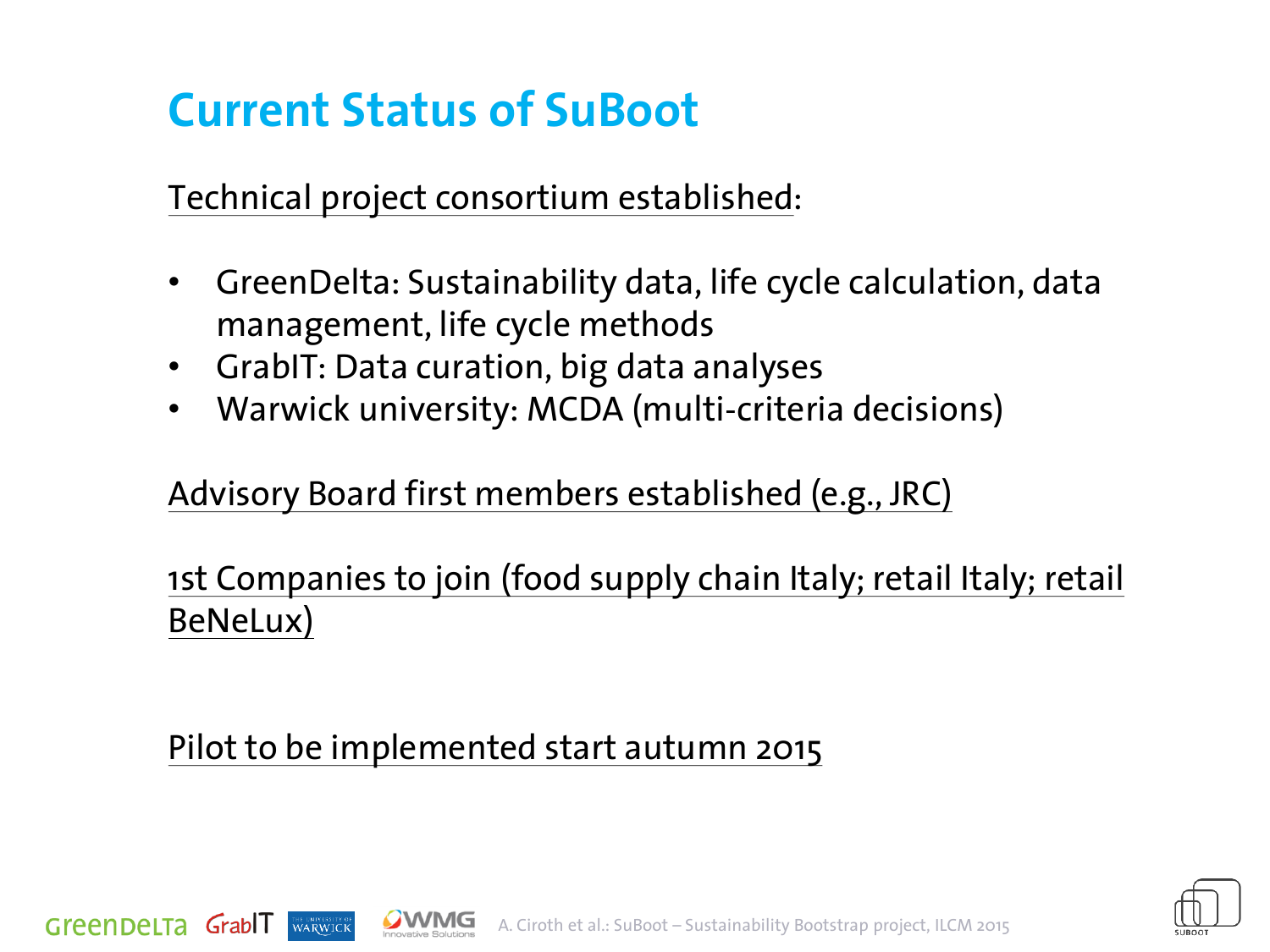### **Current Status of SuBoot**

Technical project consortium established:

- GreenDelta: Sustainability data, life cycle calculation, data management, life cycle methods
- GrabIT: Data curation, big data analyses
- Warwick university: MCDA (multi-criteria decisions)

Advisory Board first members established

1st Companies to join (food supply chain Italy; retail Italy; retail BeNeLux)

Pilot to be implemented start autumn 2015

#### $\rightarrow$  It is a perfect time to join.

WARWICK

Green DeLTa GrabIT



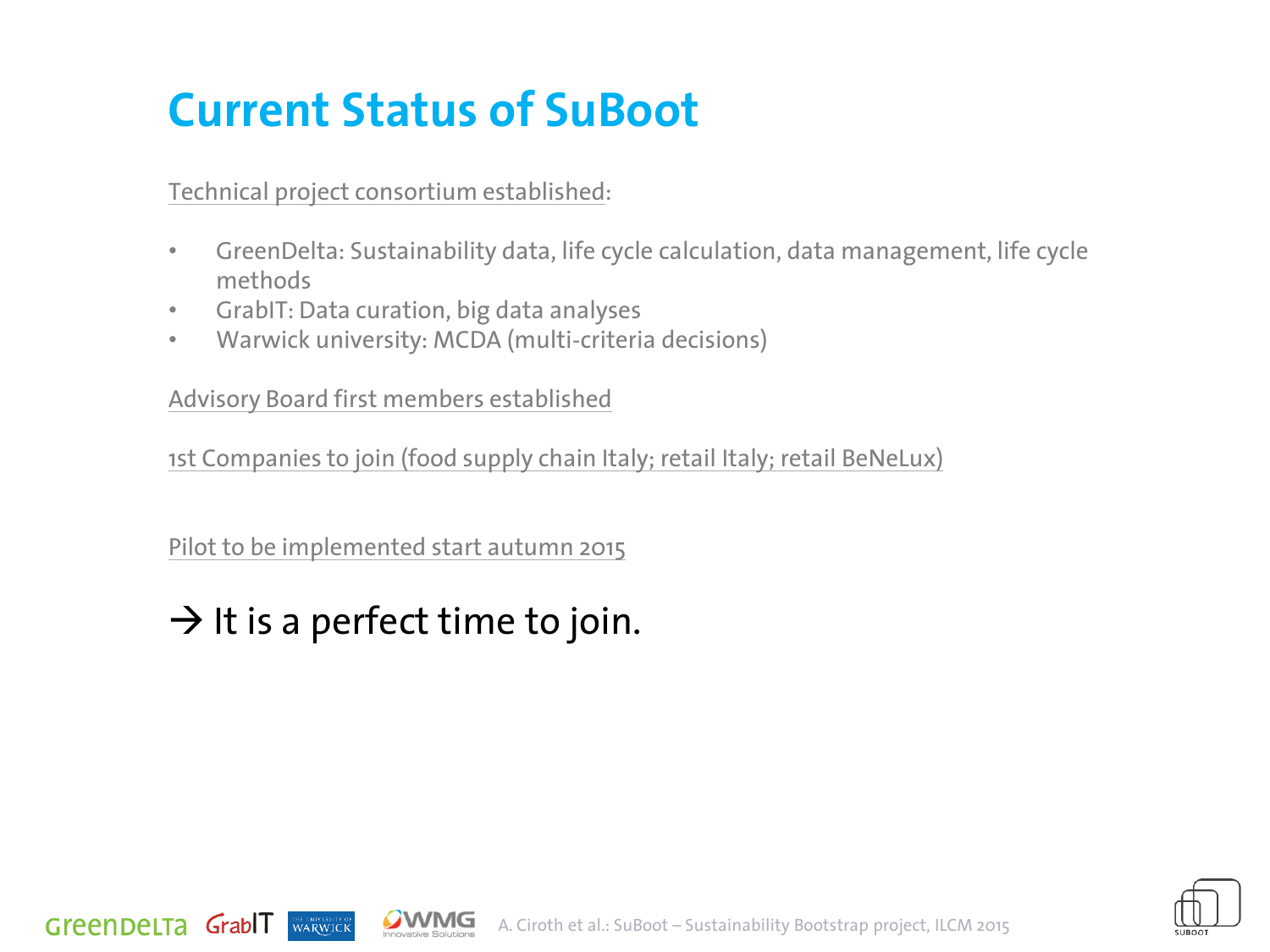## 4 Discussion and Outlook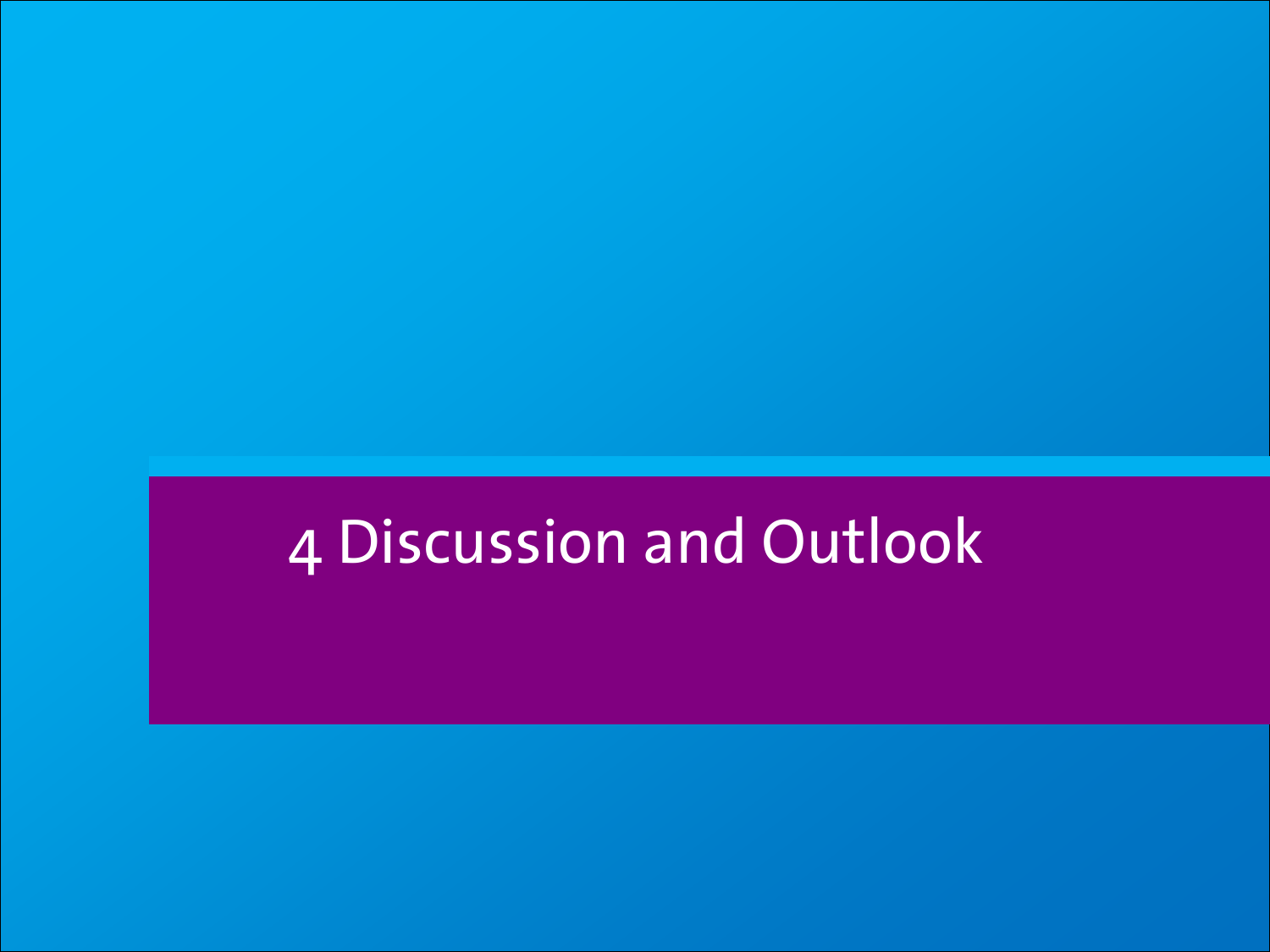#### **Discussion**

Green DeLTa GrabIT

WARWICK

- **Peer-to-peer bootstrapping and data collection**
- A comprehensive **"flexible response" sustainability label**
- **Bottom up user feedback**
- Identifying products directly by their **barcodes**
- collecting data from external, non-life cycle sources

Are five main, important and linked solutions that are currently implemented in SuBoot in a participatory approach.



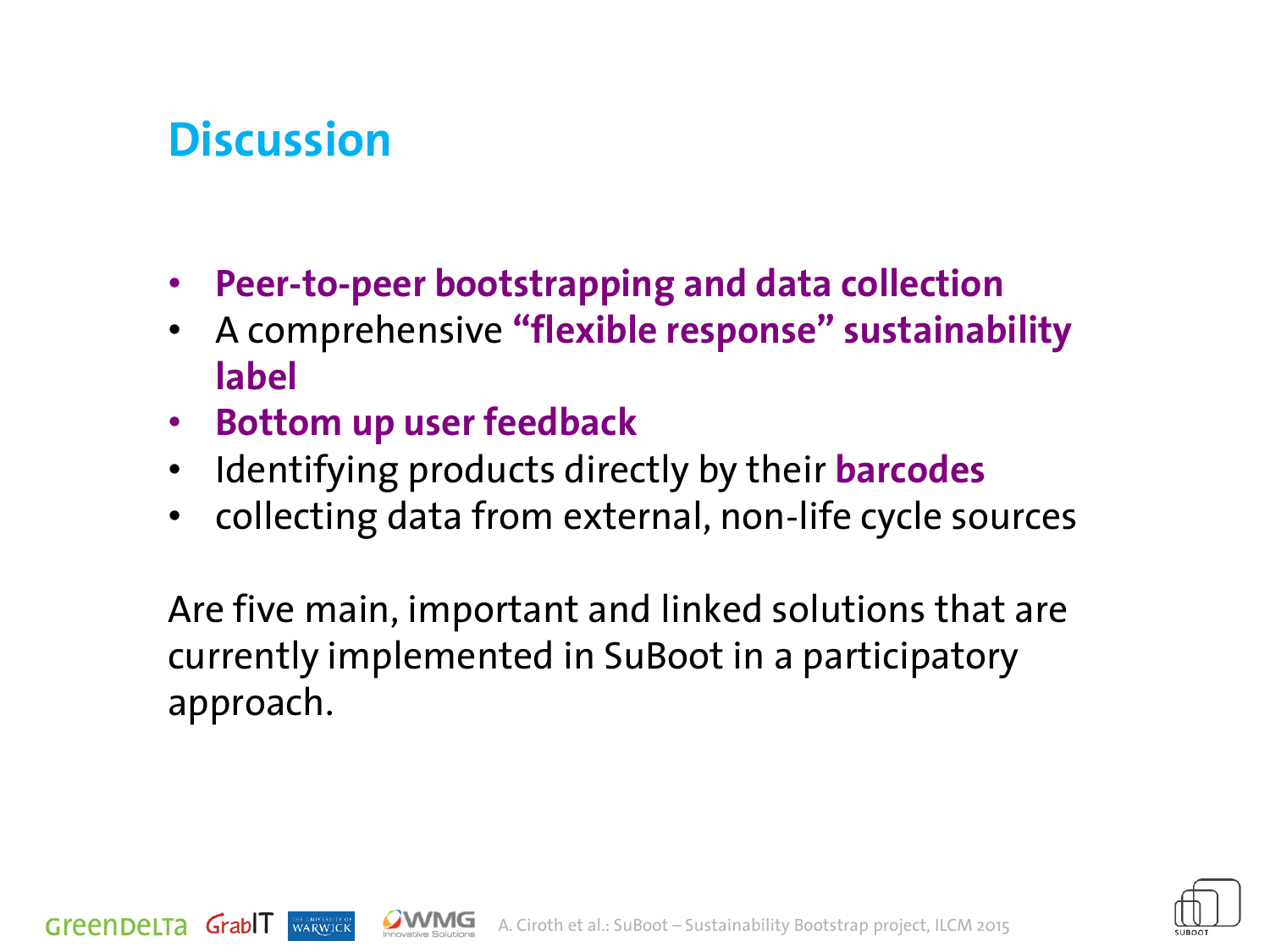#### **Discussion**

All five together finally help to make sustainability data of good quality available, over the entire life cycle chain, and put it into the real life decisions of businesses and end consumers.

More news to come…

WARWICK

GreenDeLTa GrabIT